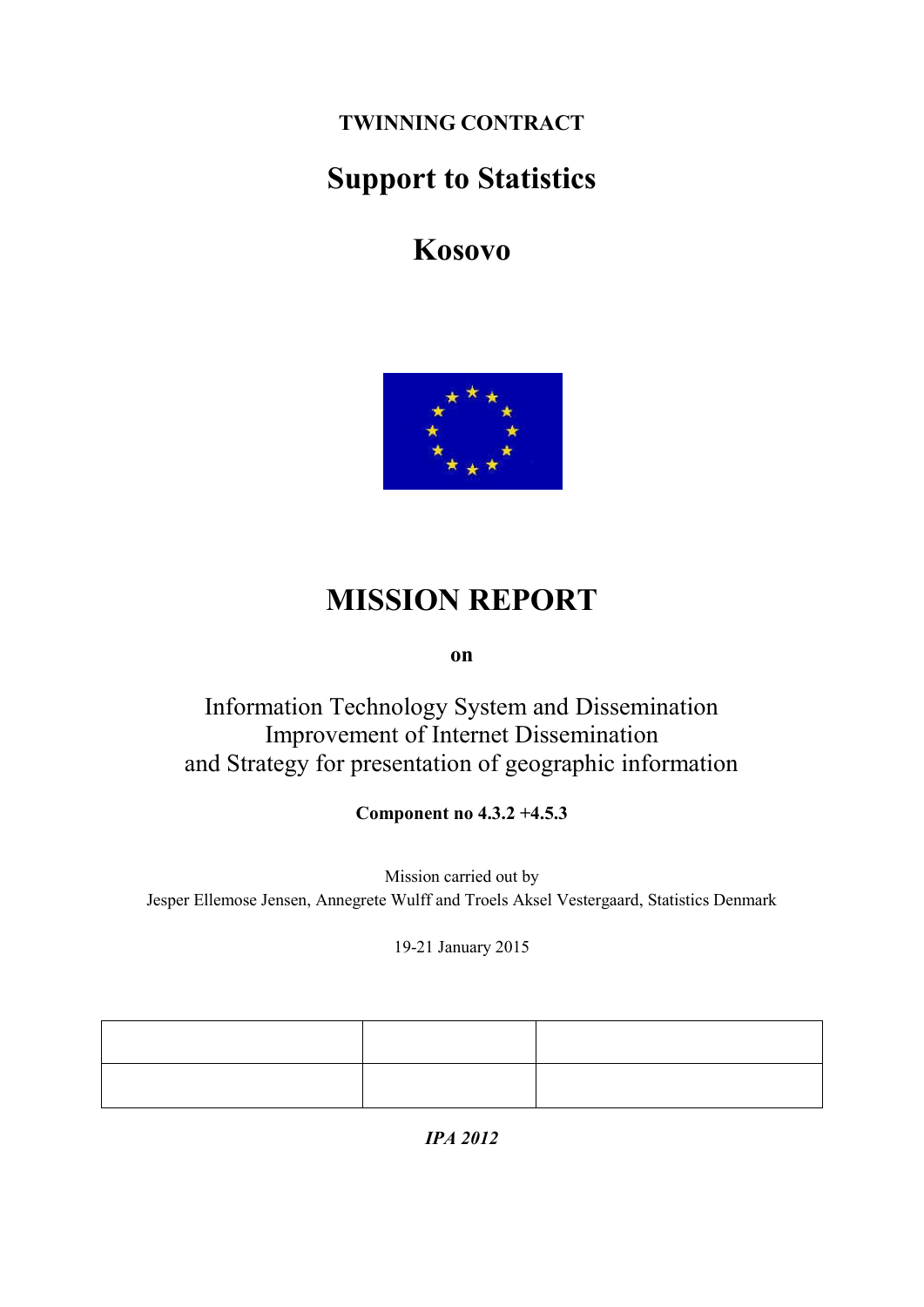*Author's name, address, e-mail (keep the relevant information)*

*Annegrete Wulff Statistics Denmark Sejrøgade 11 DK-2100 Copenhagen Ø Denmark Tel: +45 39173155 Email: awu@dst.dk*

*Jesper Ellemose Jensen Statistics Denmark Sejrøgade 11 DK-2100 Copenhagen Ø Denmark Tel: +45 39173244: Email: [jej@dst.dk](mailto:jej@dst.dk)*

*Troels Aksel Vestergaard Statistics Denmark Sejrøgade 11 DK-2100 Copenhagen Ø Denmark Tel: +45 39173933: Email: tav@dst.dk*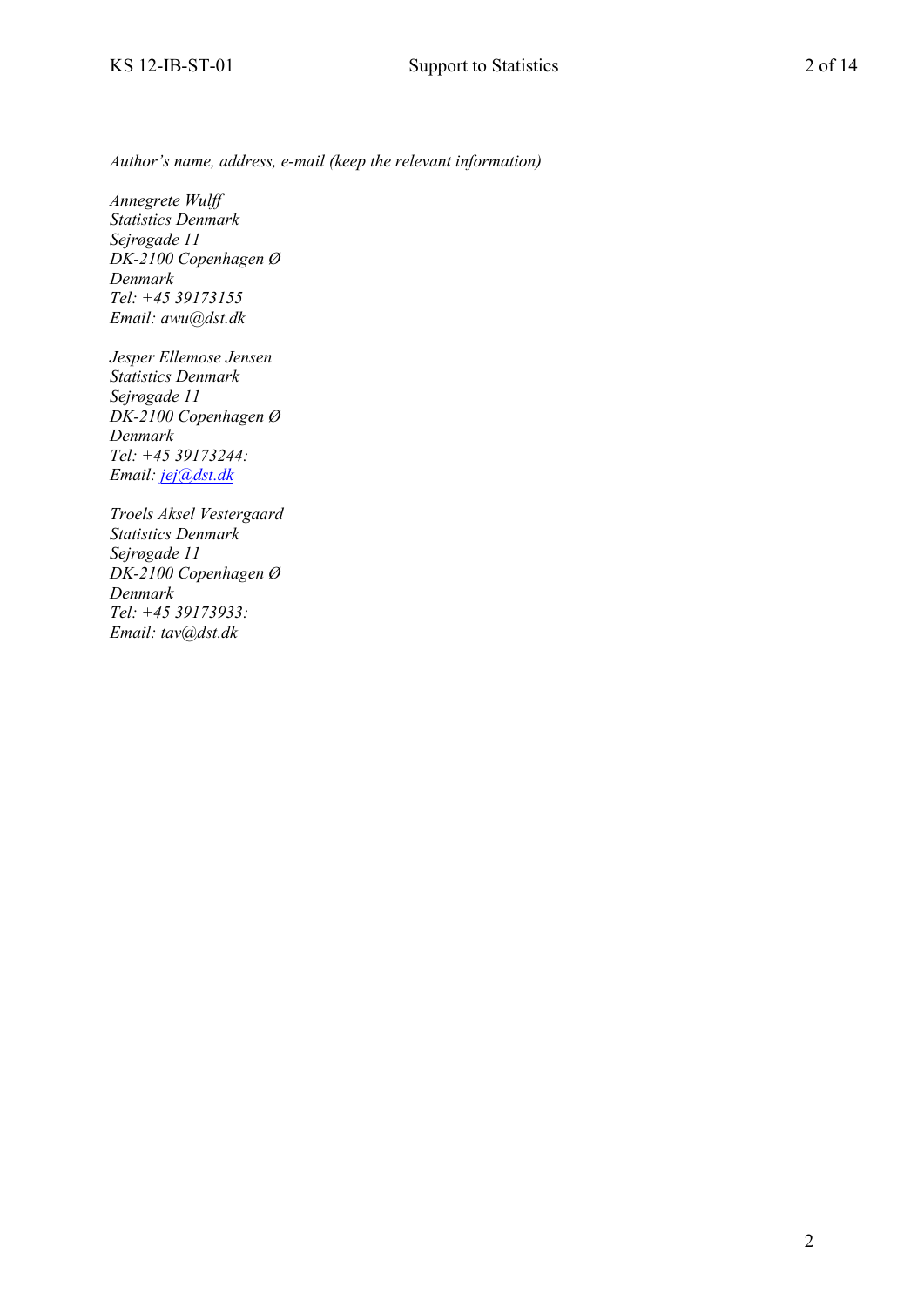### **Table of contents**

### **List of Abbreviations**

| <b>KAS</b> | Kosovo Agency for Statistics |
|------------|------------------------------|
| ToR        | Terms of Reference           |

 $\overline{GIS}$ Geographical Information Syetem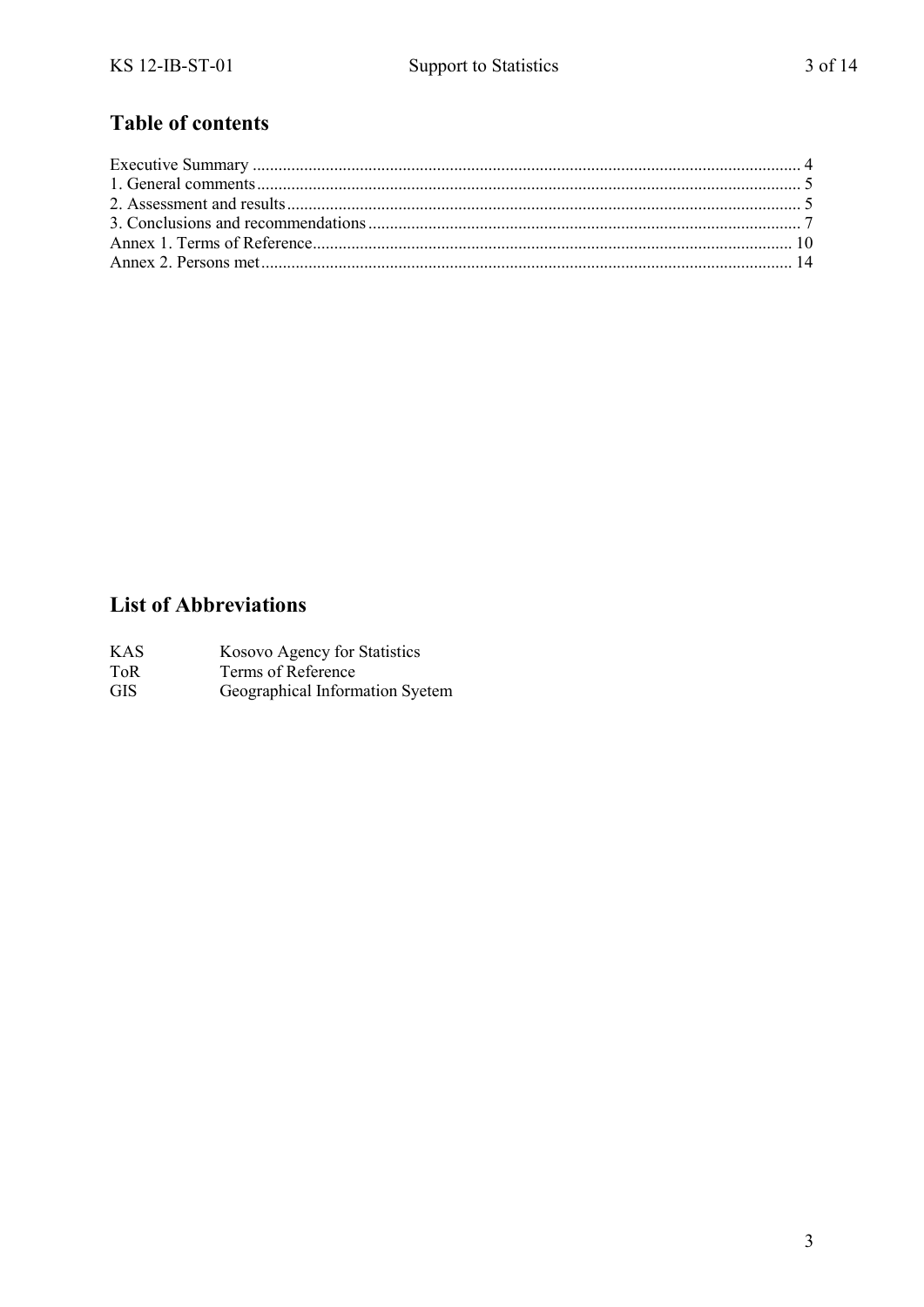### <span id="page-3-0"></span>**Executive Summary**

*If report-core text- exceeds 4 pages*

*Include information to Project Leaders and the RTA. Main conclusions and highlights from findings.*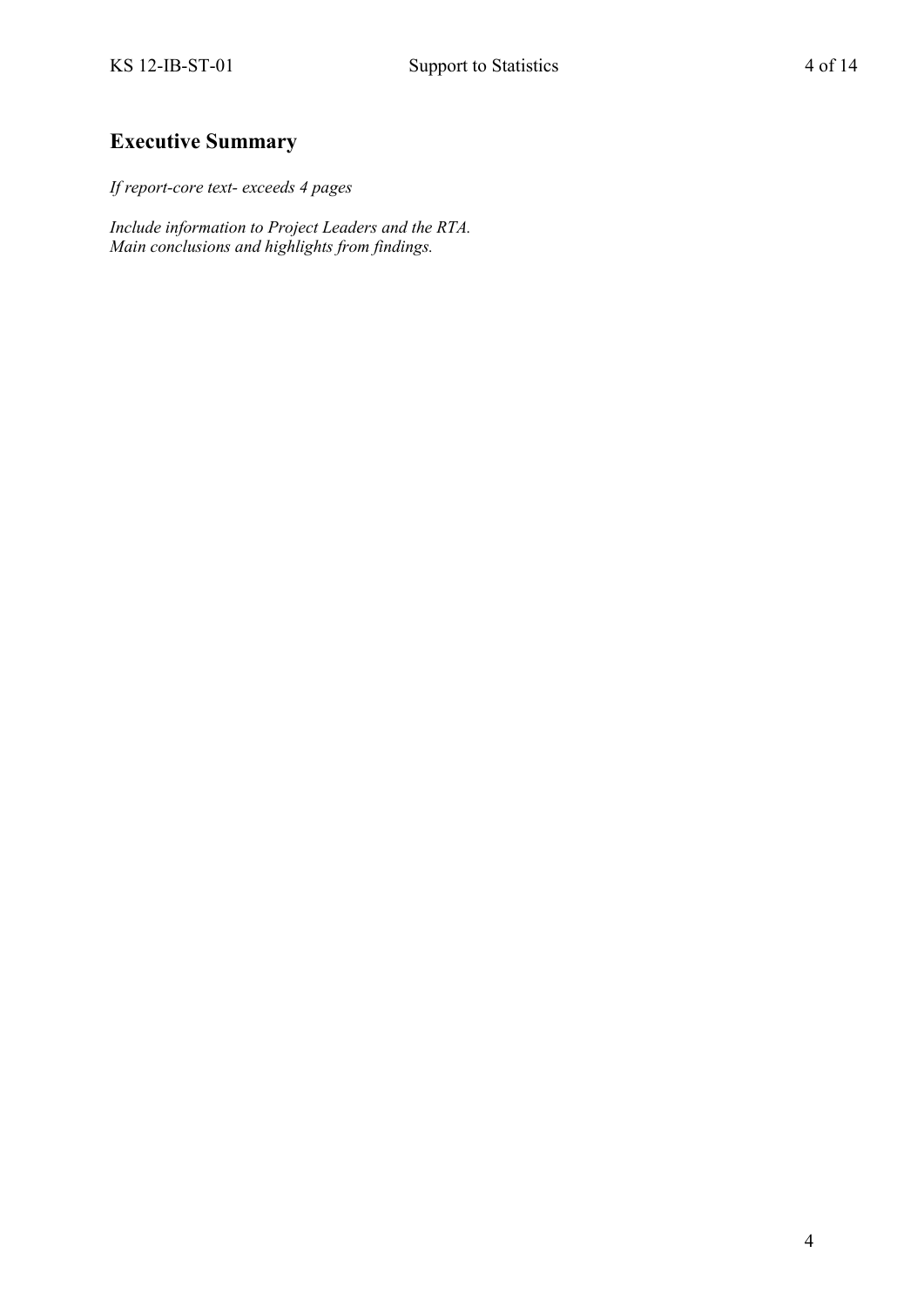### <span id="page-4-0"></span>**1. General comments**

This mission report was prepared within the Twinning Project "Support to Statistics". It was the third activity in the project dedicated to establishing a aggregated output database on the PX-Web platform and the first within the component 4.3.2a on GIS. The mission was aimed at defining a strategic plan for GIS forming the base of the further implementation of the project in this area.

The concrete objectives of the mission were:

#### **Activity 4.5.3:**

- Quality assurance of the public available PX-Web installation and finalizing the PX-Web installation to be published
- Updated work plan for workflows and work share between IT, dissemination and subject matter statisticians.

#### **Activity 4.3.a:**

- Detailed review of the current and future use of GIS software for dissemination at KAS
- Generate a roadmap agreeing on the strategy for the use of GIS in the future years

The consultants would like to express their thanks to all officials and individuals met for the kind support and valuable information which he/she received during the stay in Kosovo, and which highly facilitated the work of the consultants.

**This views and observations stated in this report are those of the consultants and do not necessarily correspond to the views of EU, KAS or Statistics Denmark.**

## <span id="page-4-1"></span>**2. Assessment and results**

Activity 4.5.3 will ensure the following outputs: Dissemination database published and quality assured. KAS has a clear understanding of workflows regarding the updating procedures as well as the work share to maintain the database to be updated on a regular basis.

### **Assessment and Results – Output database**

KAS gave a presentation of the work done so far on populating the database with tables from all the subject areas. This was highly impressive work!! It is not intended / recommendable to present the full database at the launch as all the tables are not yet quality assured.

According to a previous plan and also according to users'demands it was decided to prioritize the monthly statistics on Foreign trade and Price statistics.

It would have been preferred to get the foreign trade statistics directly from the source. However, data are edited and cleaned in "Comext / EuroTrace" so it is only possible to get the data in Excel format from there. Importing trade data from Excel was tested and it worked technically well.

To make it more user friendly, however, it was decided / recommended to make a few changes in order to supply the table with additional metadata: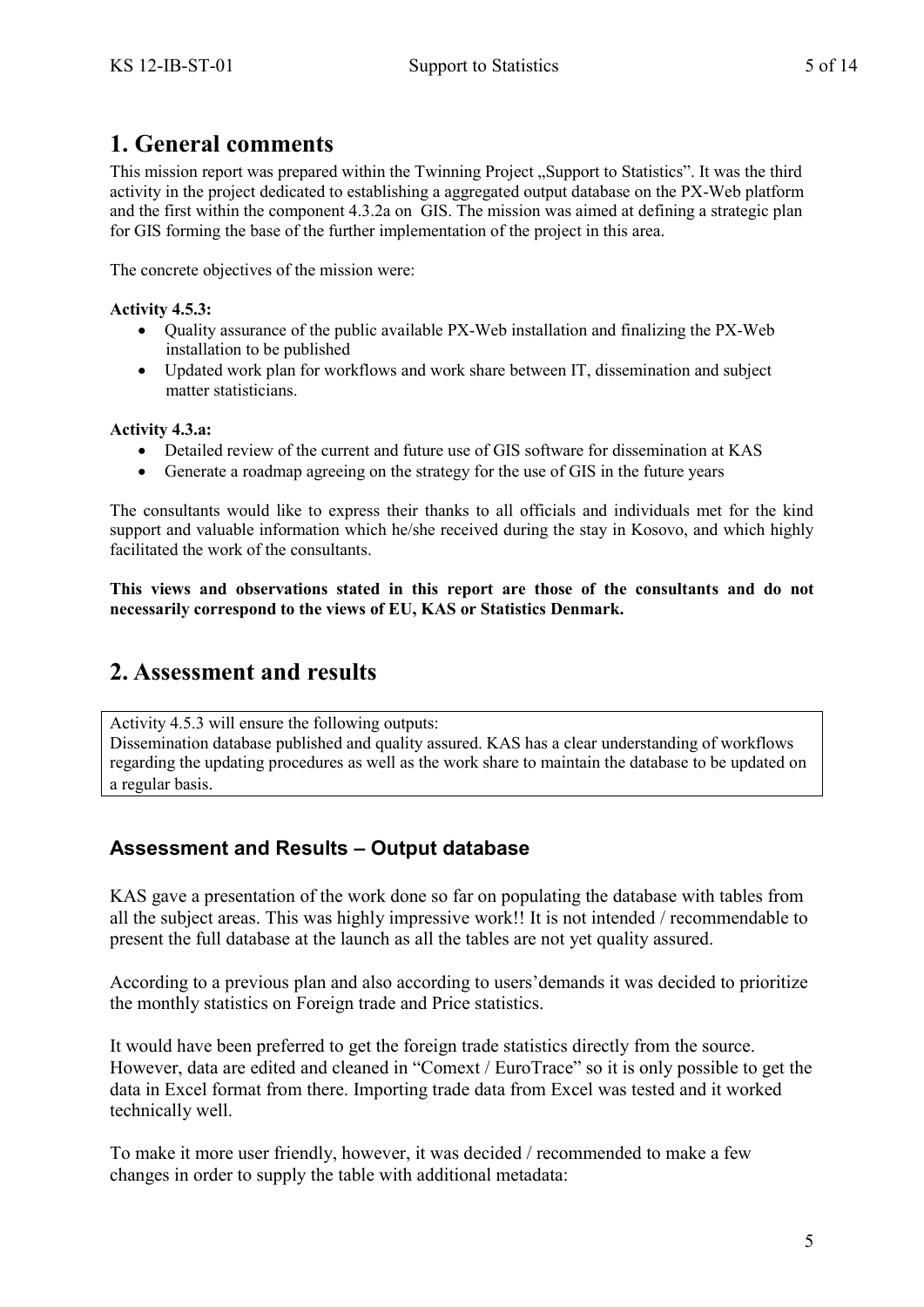Commodity codes should be changed so that the column contains the code as well as the text. Country codes column should contain also the country in text.

#### **Presentation of time**

The time period should be changed from two columns (year in one and month in one) to only one column containing year and month: 2013M01, 2013M02 etc. This will make long time series possible also in graphs. It is recommended that KAS in all tables uses the same naming convention for time (20013, 2014 for years, 2013M01, 2013M02, 2014M12, for months and 2014Q1, 2014Q4) for quarterly data.

The latest observation (time) should be consistently placed either first or last in all the PX-Tables. If placed first the users do not need to scroll down to get access to the latest data. If placed last updates from excel files are easier and users will have time series / excel files with data in chronological order.

#### **Preparation of PX-tables for presentation on maps**

There were discussions on how to connect the data in PX-Web database to be presented on map. One requirement is to ad codes in a separate column to all tables containing municipality distributions*.* The column headline will have the same name/label as the text column. In this case *Municipality* over both columns.

This also goes for countries if e.g. trade statistics shall be shown on maps, then the countries need a separate column with codes in the Excel sheet, and the label over both columns should be *Country*.

#### **Agricultural census**

At the end of year KAS plans to publish results of the agricultural census. As we understand the plans KAS will also use PX-Web to publish the results of this census. This is highly recommendable. We recommend that all other subject areas are included in the database before the agricultural census is ready so that the PX-Web is fully functional at the end of year and is completed when the agric census is added.

#### **Short presentation / marketing folder**

KAS should prepare a short folder presenting the PX-Web solution and how to extract data to be distributed to students at the university and to stakeholders in the line ministries. Inspiration can be taken from the Danish visibility material.

#### **Adapt the look and feel**

The twinning projects activity 4.4.1 and 4.4.2 has together with KAS dissemination and IT developed a visual design guide for electronic and printed publications. These guidelines should be incorporated into PX-Web before it is made public to all.

#### **Add EU logo**

Before making the system go live the EU –Twinning logo should be added to the PX-Web solution in order to inform the users that parts of the dissemination system is funded by the EU Twinning program.

### **Assessment and Results – Geographic Information Systems**

The mission was kicked off with presentations from Statistics Denmark and the Kosovo agency of Statistics (KAS) on the current state of play regarding GIS. The rest of the activity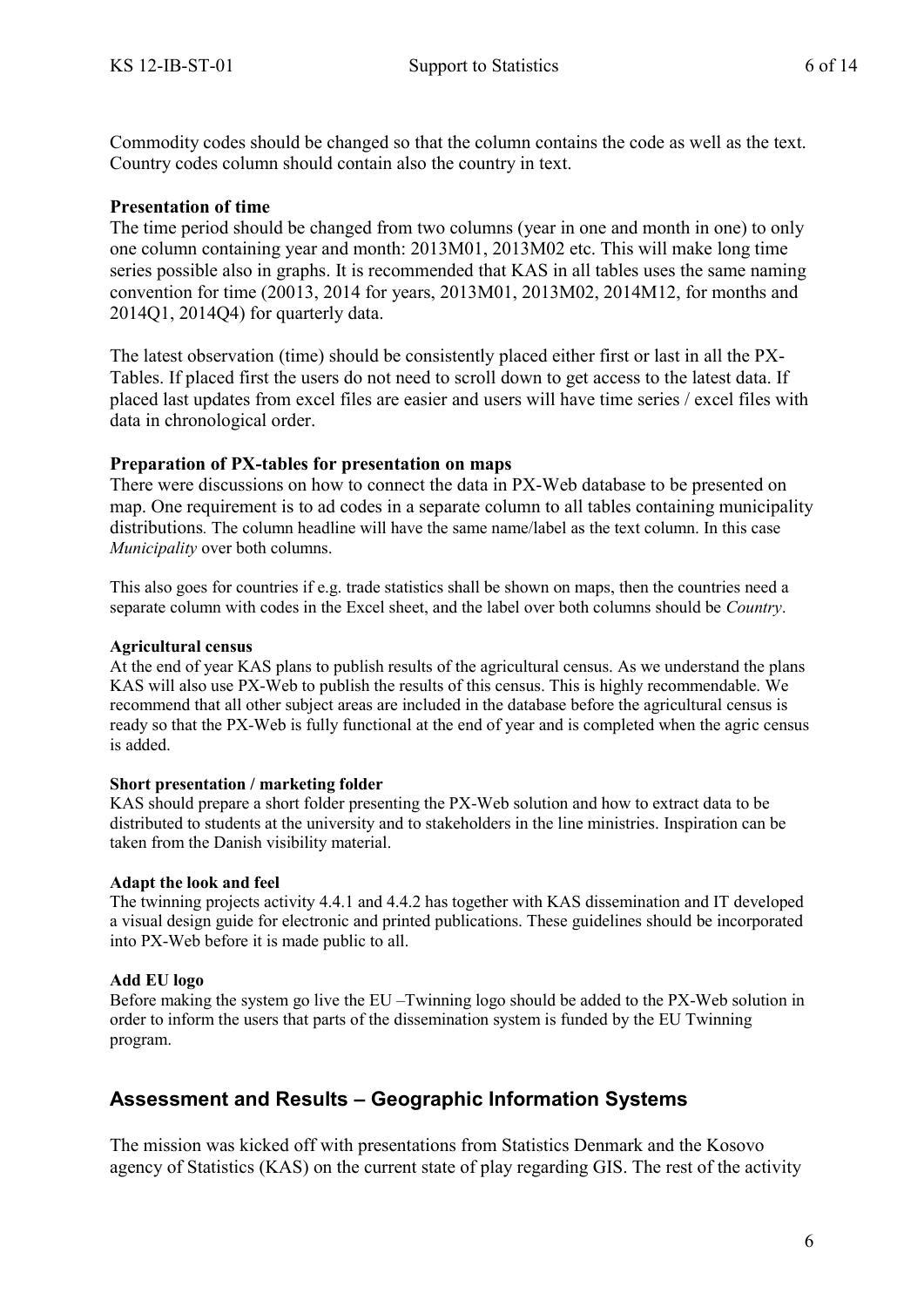The KAS part was presented by Mr. Idriz Shala GIS expert KAS and Mr. Burim Limolli Head of IT-Division. From Statistics Denmark the use of GIS was presented by Mr. Troels A. Vestergaard Head of Section; Statistics Denmark.

During the presentations and the workshop we experienced some differences in the data sources between the two countries but also a lot of similarities working with GIS in the production/dissemination of statistics.

During the presentation and the workshop it was concluded that KAS have very good GIS capacities and that the technical setup in the GIS system and the spatial statistics created in the GIS system are ready to be published.

Working on the future strategy for GIS in KAS it was clear that the most important task is to design and generate a dissemination platform for the GIS work in KAS.

After a meeting with Mr Burim Limolli, Head of IT – Division KAS it was clear that further studies of the workload on generating this platform is to be made before deciding on the platform.

Advantages in the development of a new platform:

given KAS and DST are included in Annex 3.

- 1. A platform that complies with all user needs and also to include the possibility to disseminate using the NUTS-classification. The possibility to use the NUTSclassification demands a platform with higher performance than the current. To be able to live up to the INSPIRE-directive is essential for the cooperation between countries in the European area. It is vital that this trans-boundary statistics especially on the environmental area are integrated in the GIS work at an early stage. The demand for a high speed spatial dissemination platform is urgent.
- 2. A platform should ensure the possibility to switch between different geographical levels. So the platform can be used as a foundation for decision making on the local and national level. To make sure that the statistics from KAS is available for other authorities local, national and international
- 3. A new platform is necessary to create a GIS environment inside the KAS

## <span id="page-6-0"></span>**3. Conclusions and recommendations**

### **Recommendations regarding PX-Web**

The KAS database will be developed gradually to contain all official statistics from KAS. At the launching time it will / should (at least) contain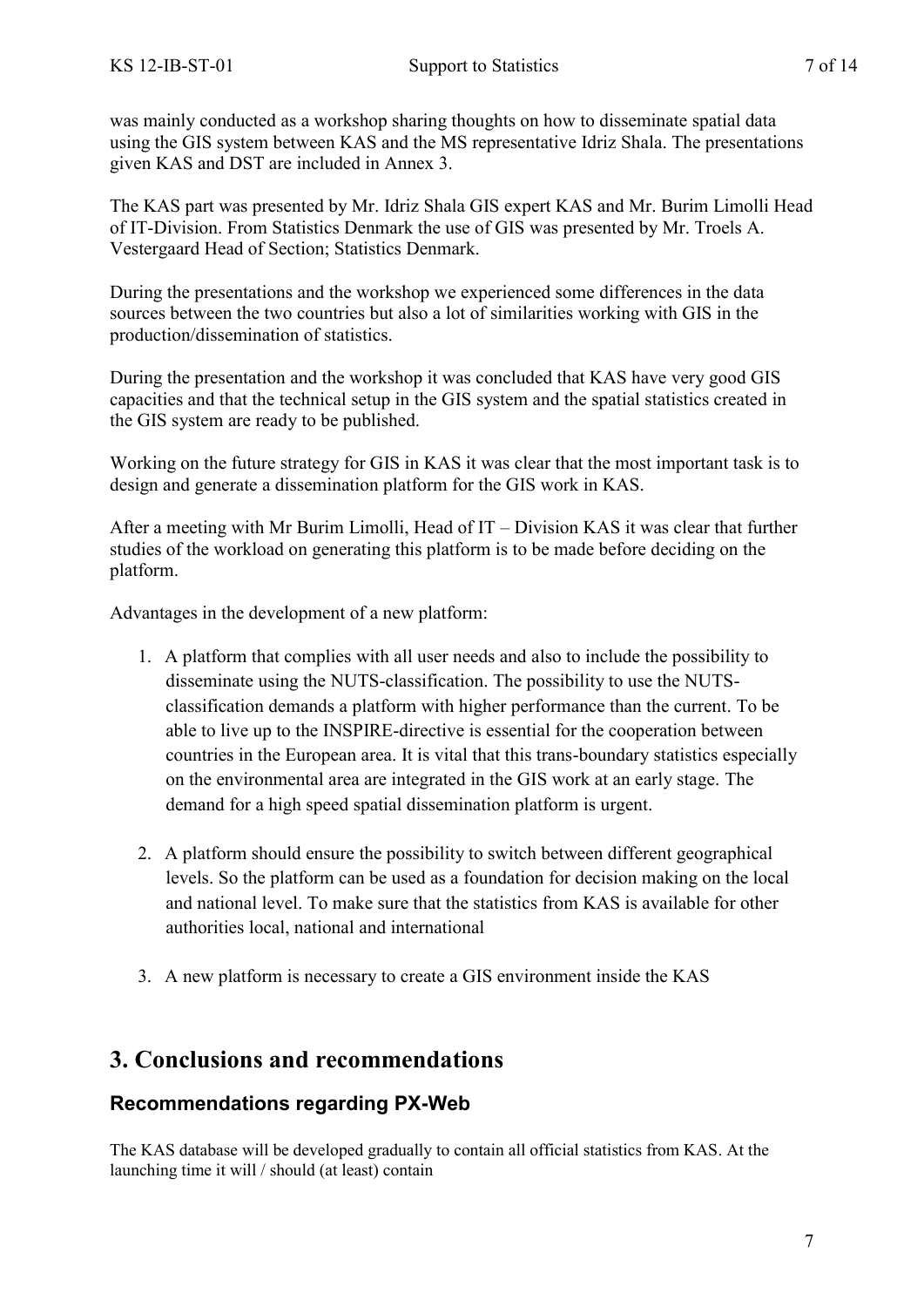- Detailed foreign statistics at a monthly base
- Aggregated foreign statistics longer time series
- Price statistics at a monthly base
- Population statistics by municipality

Which variables to be included should be agreed together with the subject matter staff responsible for the statistics and they should be the variables / information most asked for from the users.

- It is recommended to decide on a launching date at the end of February 2015 and announce the date on the web site.
- It is recommended to agree on a plan for which subject areas and tables to add when.
- $\bullet$  It is recommended to set up a training plan in-house or backed up from the twinning project.
- It will be necessary that more people can make tables from Excel, and it is absolutely required that more staff can update the tables.
- When the release of data is changed from print/pdf to on-line release in a database it might also be time to revise the publishing calendar
- The PX-Web should cover all subject areas when the agricultural census is ready.
- KAS should develop a short visibility brochure on the PX-Databank when it is ready
- Staff in line ministries and students should be offered visibility material and / or training in the system
- Adjust the look and feel of PX-Web according to the design guidelines developed by IT, Dissemination and the Twinning project
- Add EU Twinning logo to the system before launching it to the public

#### **Recommendations regarding GIS**

After the activity the following overall recommendations can be provided:

- Continues the development of high standard GIS printed publications
- To participate in the international forum European Forum for Geography and Statistics (EFGS)

It is recommended that KAS in the development of the dissemination platform focuses on user-friendliness and IT-performance

- To ensure that the platform is user friendly
- Allow KAS to reach the NUTS-classification standard Trans boundary information
- To be designed as the foundation for dissemination of GIS work in KAS
- A useful source of information for local governance
- Kick off meeting / user meeting / local authorities

It is recommended that KAS collect experiences with the development of the dissemination platform from the Albanian Statistical Agency

It is recommended that the GIS dissemination platform have a link on the of the official KAS front page

The shape file status and the level of data input are also ready to be published. Therefore the main focus will be on the build-up of the dissemination platform.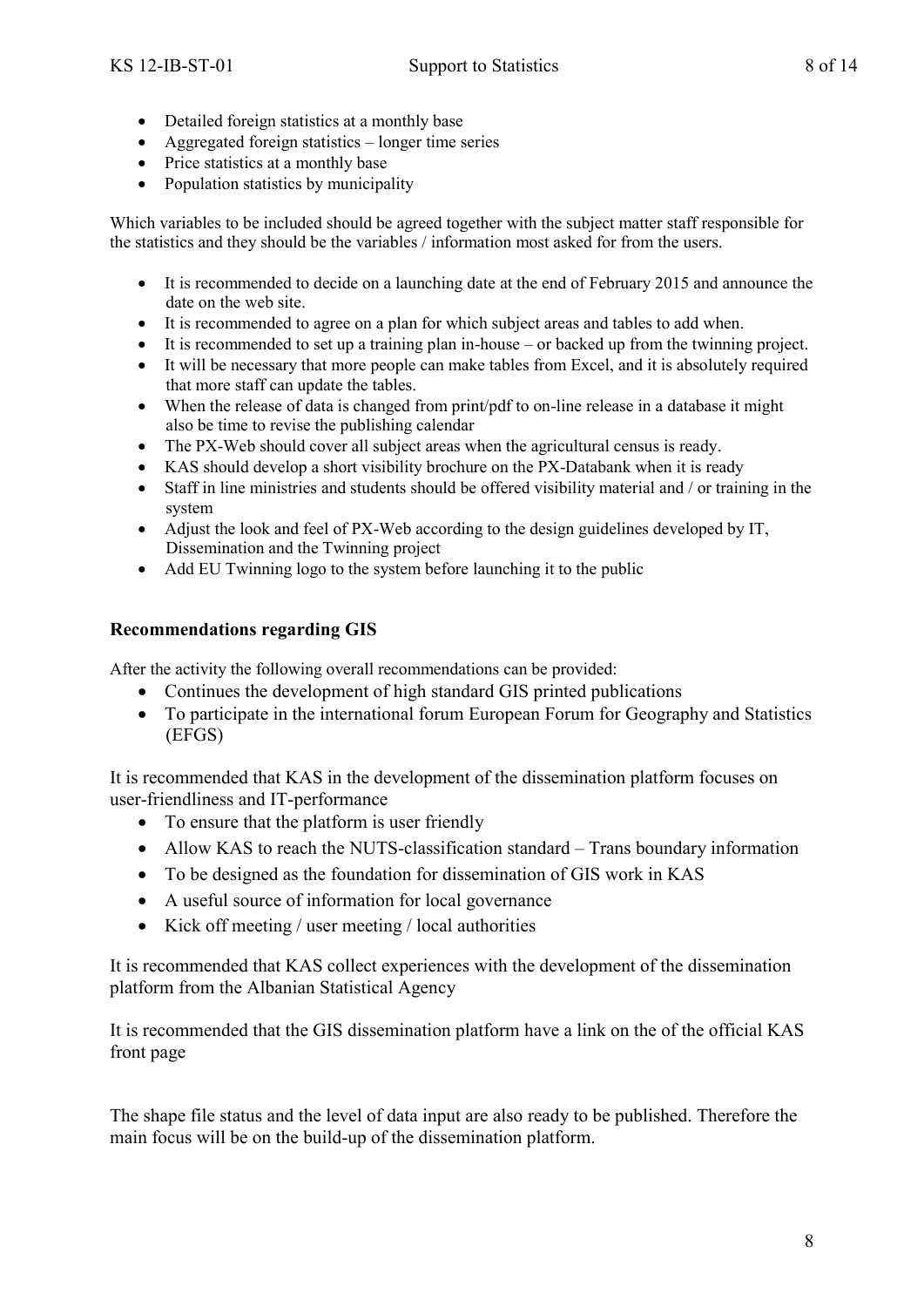| <b>Action</b>                                                                               | <b>Deadline</b>                                         | <b>Responsible</b> |
|---------------------------------------------------------------------------------------------|---------------------------------------------------------|--------------------|
|                                                                                             |                                                         |                    |
| 1. Creation of a platform for<br>dissemination of KAS<br>statistics using the GIS<br>system | 1-2. Q 2015                                             | <b>KAS</b>         |
| 2. Cotent of the GIS<br>dissemination platform                                              | 1-2. Q 2015                                             | <b>KAS</b>         |
| 3. Data upload to platform                                                                  | 2-3. Q 2015                                             | <b>KAS</b>         |
| 4. Publication of new<br>dissemination platform<br>(Atlas)                                  | 3-4. Q 2015                                             | <b>KAS</b>         |
| 5. Asking users for input on<br>the further development of<br>the platform                  | After publishing<br>first generation<br>of the database | <b>KAS</b>         |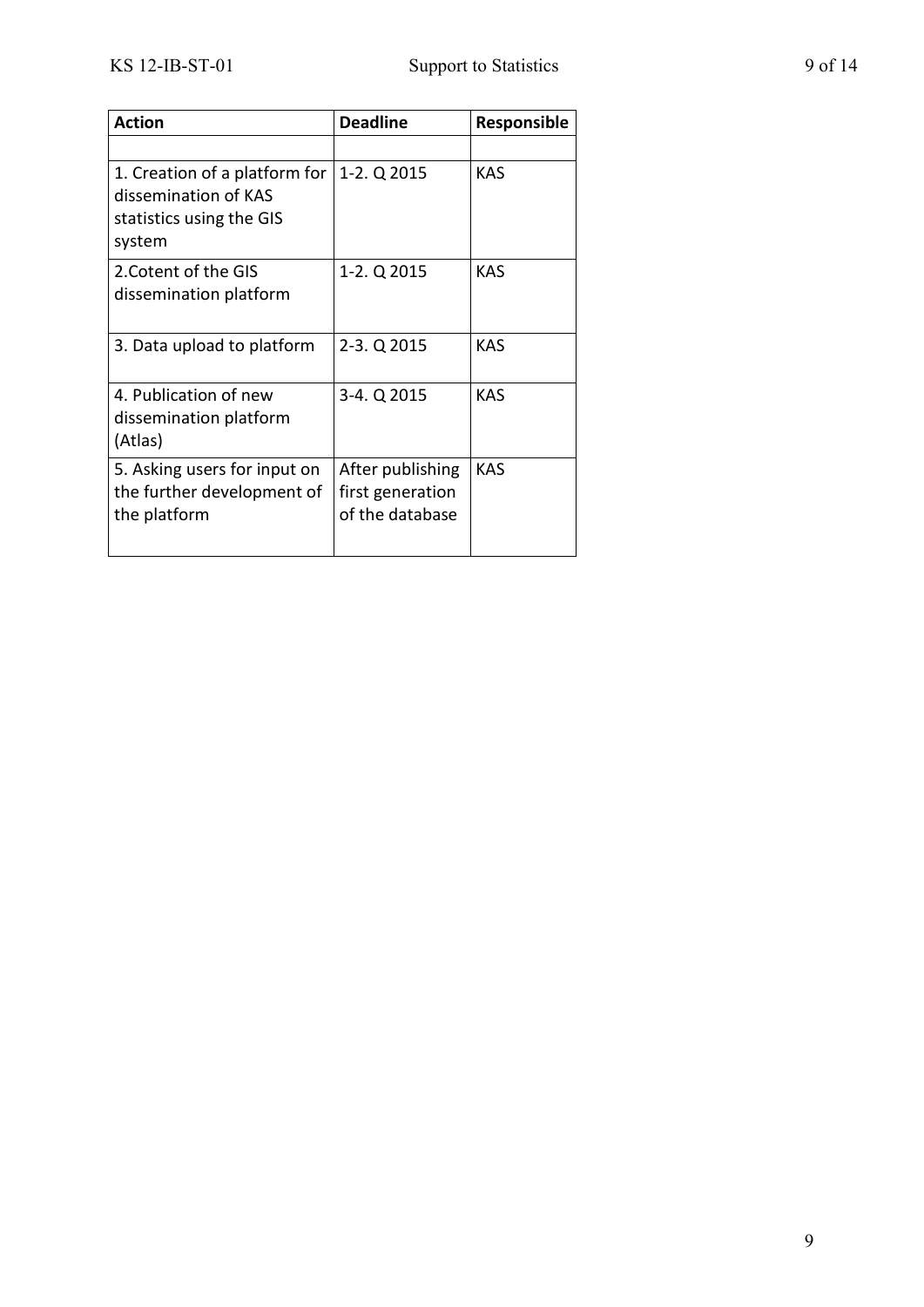# <span id="page-9-0"></span>**Annex 1. Terms of Reference**



EU Twinning Project<br>KS12 IB ST 01 Support to Statistics

### **Terms of Reference:**

|                                   | <b>Component 4:</b> Information Technology System and Dissemination |
|-----------------------------------|---------------------------------------------------------------------|
| <b>Activity 4.3.2a&amp;4.5.3:</b> | Combined mission: 1. Strategy for presentation of geographic        |
|                                   | information and 2. Development of Dissemination Database            |
|                                   | III– Organization of workflows and update procedures                |

| Scheduling:              |                           |
|--------------------------|---------------------------|
| Tor-ready date:          | 19 December               |
| Start / end of activity: | <b>19-22 January 2015</b> |
| <b>Reporting time:</b>   | <b>30 January 2015</b>    |

| <b>Mandatory</b><br><b>Result</b>                    | <b>Intervention logic</b>                                                                       | <b>Benchmarks</b>                                                                                                                                                                                                                                                                                                                                                                                                                                                                                               | <b>Sources of</b><br>information                                                                                                   | <b>Assumptions</b>                                                                                                                                                                                                                                                 |
|------------------------------------------------------|-------------------------------------------------------------------------------------------------|-----------------------------------------------------------------------------------------------------------------------------------------------------------------------------------------------------------------------------------------------------------------------------------------------------------------------------------------------------------------------------------------------------------------------------------------------------------------------------------------------------------------|------------------------------------------------------------------------------------------------------------------------------------|--------------------------------------------------------------------------------------------------------------------------------------------------------------------------------------------------------------------------------------------------------------------|
| <b>Mandatory</b><br>Result 4.2,<br>4.3, and<br>4.5.3 | Developing IT<br>system and Web<br>dissemination<br>Development of<br>Dissemination<br>Database | KAS website and its<br>$\bullet$<br>user-friendliness<br>improved by 8th<br>project quarter<br>Dissemination<br>٠<br>database installed<br>and available to the<br>public by 7th project<br>quarter.<br>Mission report<br>$\bullet$<br>uploaded on project<br>homepage<br>Recommendations on<br>$\bullet$<br>future work<br>discussed and work<br>plan updated<br>Description of<br>٠<br>workflows / work<br>share between IT<br>staff, Dissemination<br>staff and subject<br>matter statisticians<br>discussed | KAS website<br>$\bullet$<br>Dissemination<br>$\bullet$<br>database<br>Twinning<br>quarterly reports<br><b>Mission Reports</b><br>٠ | Sufficient<br>$\bullet$<br>absorption<br>capacity<br>Functioning<br>$\bullet$<br>IT-technology<br>Low turn-over<br>$\bullet$<br>of staff<br>involved in<br>implementatio<br>n<br>Staff works on<br>$\bullet$<br>project related<br>tasks in<br>between<br>missions |

#### **Mandatory result of the component:**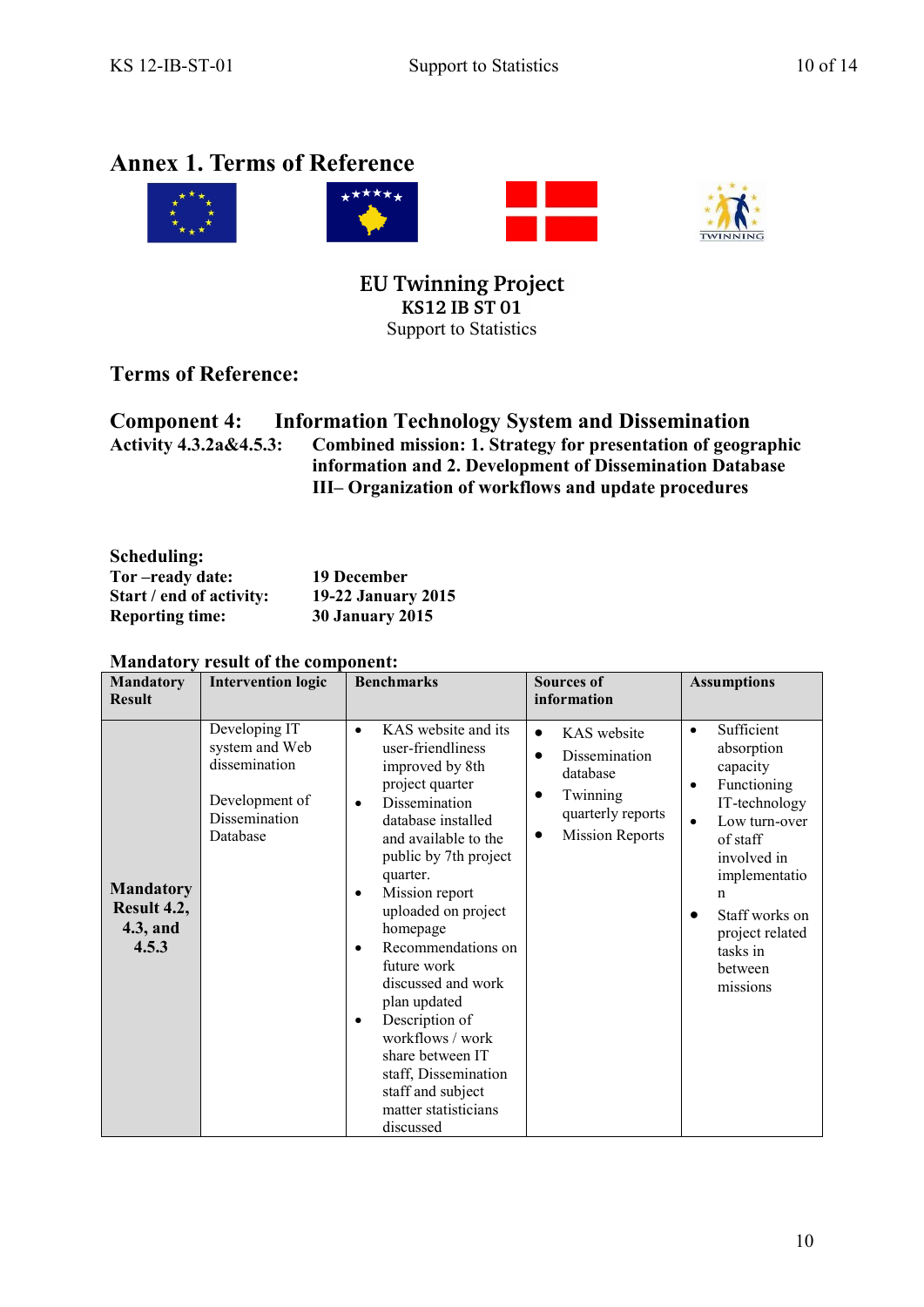#### **Subject / purpose of activity: 4.3.2a activity**

Description of current state of play regarding the use of GIS software to improve dissemination via the website.

#### **Expected output of the 4.3.2a activity**

Activity 4.3.2a will ensure the following outputs:

Mission report with detailed review of the current and future use of GIS software for dissemination at KAS and recommendations on future work. KAS will brief the MS experts on the current strategy for the use of GIS within KAS.

KAS will brief the MS experts on the current techical platform used for GIS and problems that may be associated with it

The MS -experts will brief KAS staff on Member States strategies on GIS and on Eurostat plans for this issue.

KAS and the MS representatives will generate a roadmap agreeing on the strategy for the use of GIS in the future years.

KAS and MS representative will discuss the possibilities for preparing GIS / Shape files that can be integratde in the

#### **Subject / purpose of activity: 4.5.3 activity**

Quality assurance of the public avaliable PX-Web installation and finalising the PX-Web installation to be published.

Updated work plan for workflows and work share between IT, dissemination and subject matter statisticians.

Discussion on how to launc the database.

#### **Expected output of the 4.5.3 activity**

Activity 4.5.3 will ensure the following outputs:

Dissemination database published and quality assured. KAS has a clear understanding of workflows and work share to maintain the database to be updated on a regular basis.

#### **KAS resources:**

|   | Mr. Burim Limolli, Head of IT - Division, burim limolli@rks-gov.net KAS      |
|---|------------------------------------------------------------------------------|
|   | Mr. Idriz Shala, GIS expert, idriz.shala@rks-gov.net, KAS                    |
|   | Mrs. Drita Sylejmani, Dissemination Officer, Drita.sylejmani@rks-gov.net.KAS |
| 4 | Mrs. Shqipe Gashi, Dissemination Officer, Shqipe, gashi@rks-gov.net, KAS     |
|   | Mrs. Kumrije Begiri, Dissemination Officer, kumrije.begiri@rks-gov.net, KAS  |
|   |                                                                              |

#### **KAS Twinning team:**

Project Leader Mr. Ilir T. Berisha, Director of Economic Statistics and National Accounts, [Ilir.T.Berisha@rks-gov.net](file:///C:/Users/Dstmove/AppData/Local/Microsoft/Windows/Temporary%20Internet%20Files/Content.IE5/AppData/Local/Microsoft/Dstmove/AppData/Local/Microsoft/Dstmove/AppData/Local/Microsoft/Windows/Temporary%20Internet%20Files/Content.IE5/HIQMOBD5/Ilir.T.Berisha@rks-gov.net)

RTA Counterpart Ms.Teuta Zyberi, International Relations Officer, [teuta.zyberi@rks-gov.net](mailto:%20teuta.zyberi@rks-gov.net)

#### **Member state resources:**

Ms Annegrete Wulff, Head of Division, Statistics Denmark, [awu@dst.dk](mailto:awu@dst.dk) Mr. Jesper Ellemose Jensen, Chief Adviser, Statistics Denmark, *jej@dst.dk* Mr Troels Vestergaard, Head of Section, Statistics Denmark, [tav@dst.dk](mailto:tav@dst.dk)

#### **Twinning ressources:**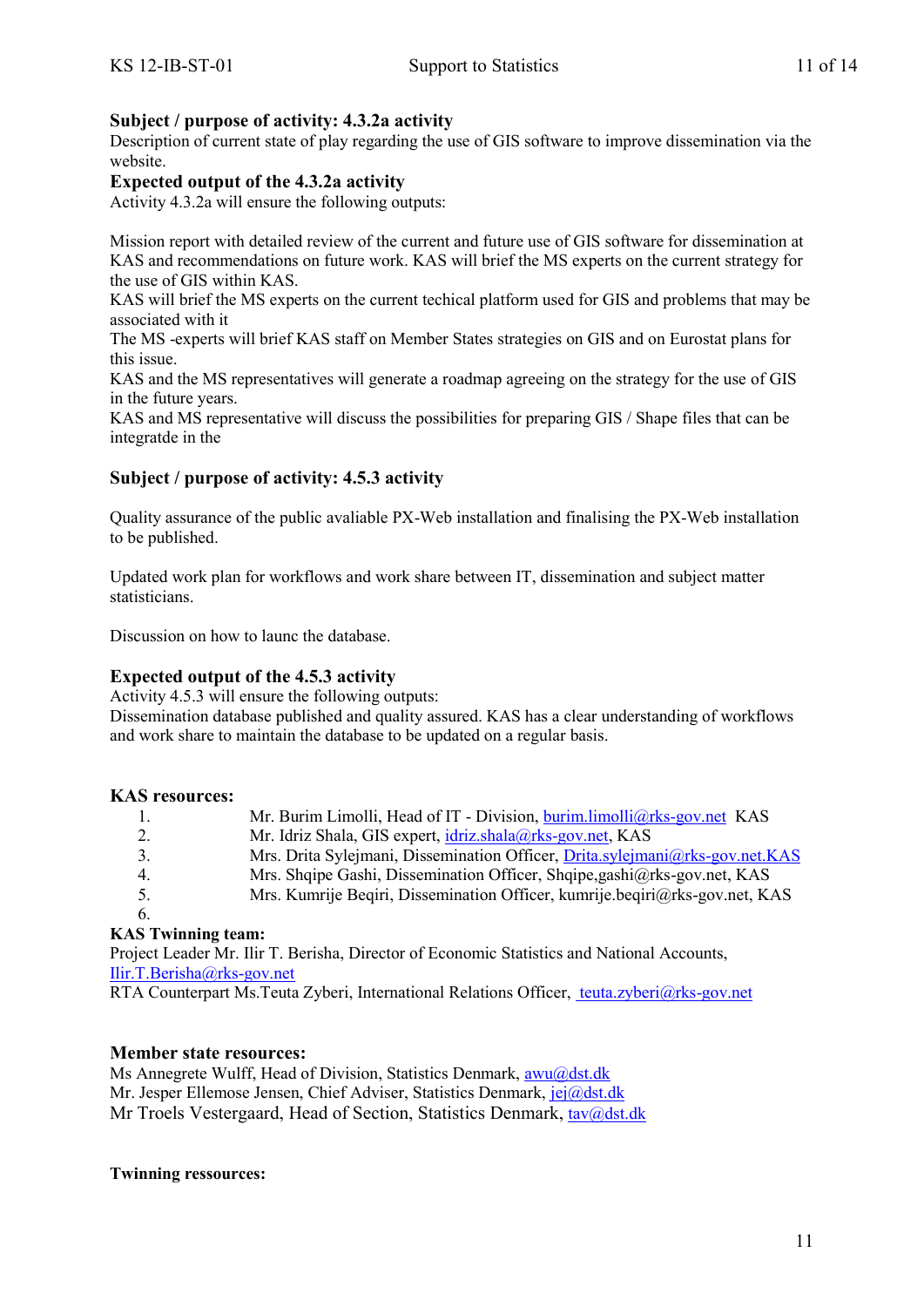Mr Per Knudsen, RTA, [pkn@dst.dk](mailto:pkn@dst.dk) Ms Nora Zogaj, RTA assistant, [nzogaj@yahoo.com](mailto:nzogaj@yahoo.com)

#### **Background**

The AGA report 2012 states that there is a strong need to improve KAS' website to make it a more user-friendly and flexible dissemination tool.

Component 4 within the Twinning Project has three mandatory results to meet these needs: Tender specification for internal network (Handled by SIDA) KAS website and user friendliness improved Dissemination Database installed and available

In general the activities in component 4 will address the following issues:

- Improve web dissemination for selected statistics including improvement of ASK' website to make it a more user-friendly and flexible dissemination tool;
- Develop guidelines for the design of tables and graphs, also to be applied for dissemination on the web;
- Develop a dissemination database, including more complete metadata covering different aspects related to data quality;
- Develop a strategy and recommendations for presentation of geographic visualizing statistics
	- Updated work plan for the implementation of the dissemination database
- Description of workflows and work share between IT, dissemination and subject matter statisticians

#### **Activities to be undertaken in preparation for the mission:**

**Prepare / agree on subject area list to be used on databank –**

**Prepare tables and decisions according to recommendations in report 4.5.1 and 4.5.2 KAS should decide on address of the databank. Principally there are two possibilities:**  <http://ask.rks-gov.net/statbank>

[http://databank.ask.rks-gov.net/](http://databank.ask.rks-gov.net/statbank)

or different modalities of this.

Depending on the preferred option a suitable DNS entry should be prepared List of attached documents

- Adapted Global Assessment report (AGA)
- Program of official statistics 2013 -2017
- Strategic Development Plan 2009- 2013
- Swedish Support to Statistics development at the Kosovo Agency of Statistics
- ICT in the Kosovo National Statistical System Baseline review and Recommendations for development (Dekker)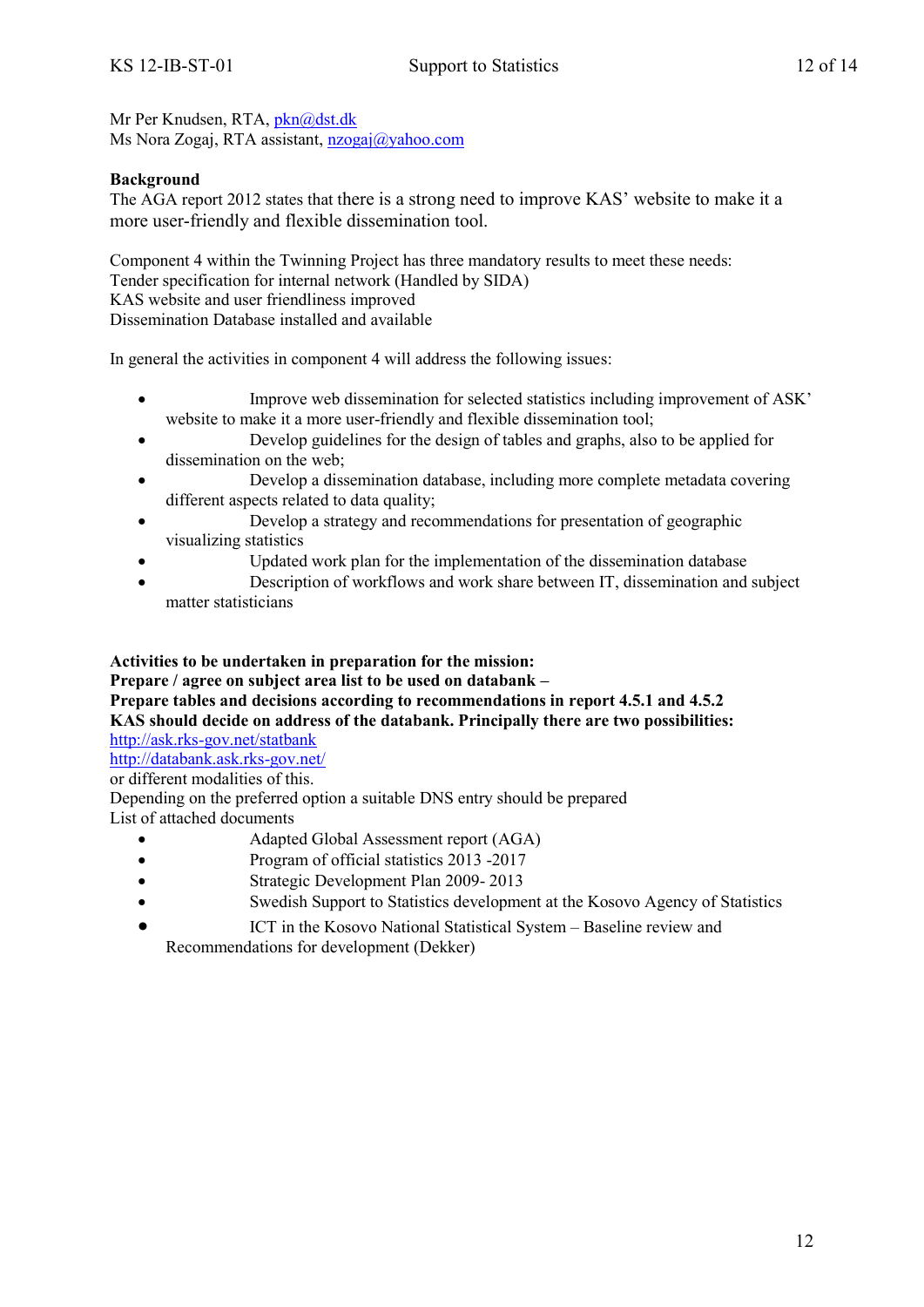| Day            | <b>Place</b> | Time      | Event                                                         |
|----------------|--------------|-----------|---------------------------------------------------------------|
|                |              |           |                                                               |
| 1              | <b>KAS</b>   | 09:30     | Introductory remarks to this part of component 4              |
|                |              | 09:45     | KAS will brief the experts on the current state of the use of |
|                |              |           | <b>GIS within KAS</b>                                         |
|                |              | 10:30     | Coffee                                                        |
|                |              | 11:00     | KAS will have a presentation about National Geoportal         |
|                |              | 11:30     | Lunch                                                         |
|                |              | 13:00     | MS; GIS in Statistics Denmark- the organization of the        |
|                |              |           | work and the data sources.                                    |
|                |              | 14:30     | Coffee                                                        |
|                |              | $15:00 -$ | Development of Dissemination Database                         |
|                |              | 16:00     |                                                               |
| $\overline{2}$ | <b>KAS</b>   | $09:00-$  | Continued development of Dissemination Database               |
|                |              | 16:00     | Continued knowledge sharing on GIS subjects                   |
| $\overline{3}$ | <b>KAS</b>   | $09:00-$  | Agreeing on recommendations, time plan and implied work       |
|                |              | 12:00     | program for BC on GIS and dissemination database              |
|                |              |           | Report writing                                                |
|                |              |           | Debriefing: Experts, KAS Project Leader, Component            |
|                |              |           | Leader, and RTA                                               |

# **Annex 1. Program, - January 2015**